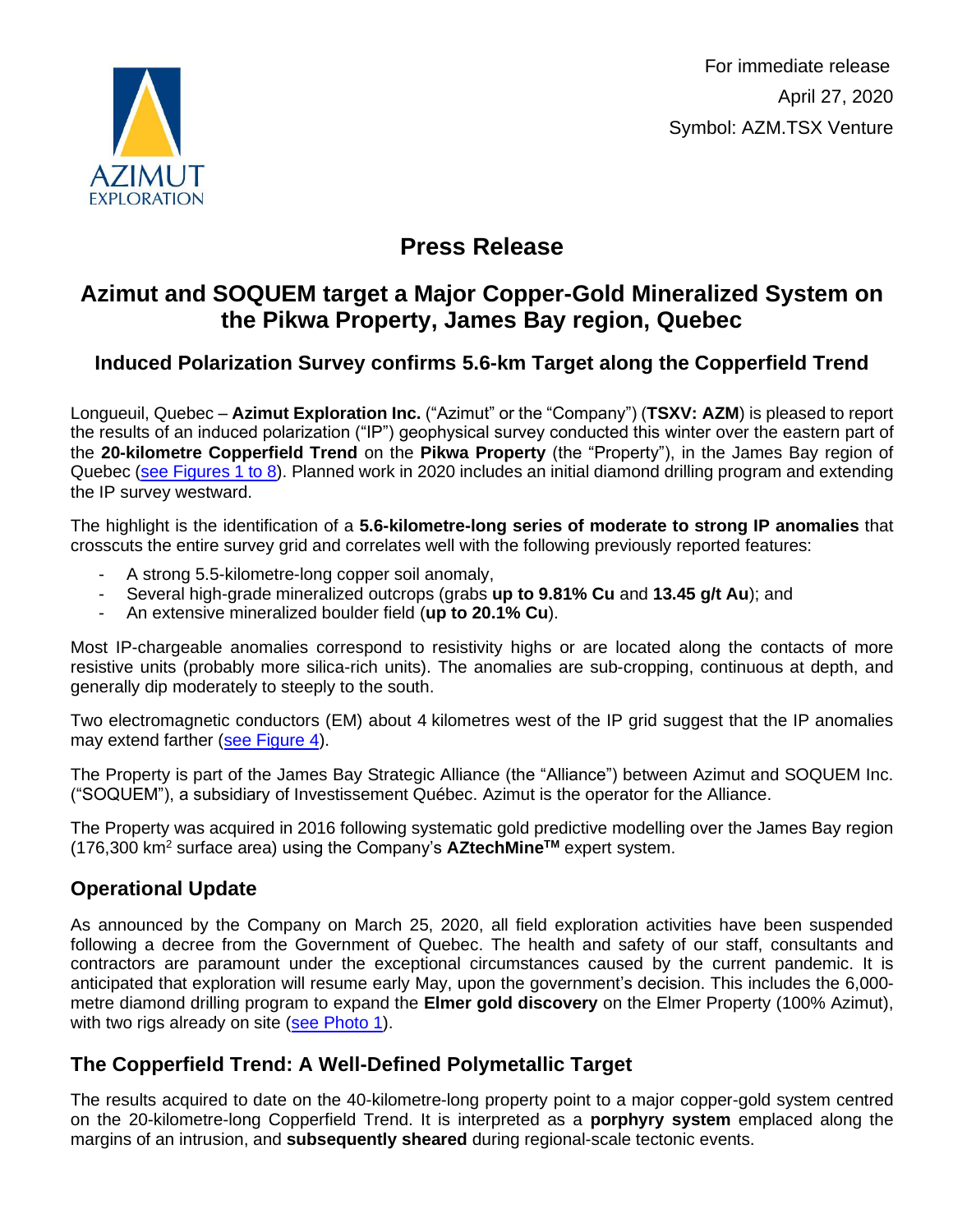The Copperfield Trend is subdivided in two segments, East and West, each 10 kilometres long. Significant exploration results were generated on the Pikwa Property in 2019, as reported in the press releases of April 15, October 16, October 23, and December 9, 2019.

**Copperfield East** is defined as the spatial association of:

- 1) **A strong regional-scale copper anomaly in lake-bottom sediments** ("LBS") centred over the Property. The footprint also includes polymetallic components (molybdenum, silver, bismuth and tungsten).
- 2) **A strong copper-in-soil anomaly**, with a polymetallic footprint comparable to the LBS anomaly defined above, well-delineated as a **5.5-kilometre-long by 500-metre-wide target** (locally up to 750 m) within the contours of the LBS copper anomaly. Peak values are 294 ppm for copper, 1.610 ppm for gold, 625 ppb for silver and 24.1 ppm for molybdenum.
- 3) **A 5.6-kilometre-long series of IP-chargeable anomalies** of moderate to strong amplitudes superimposed on the copper-in-soil anomaly.
- 4) **A significant mineralized boulder field** of mostly angular to slightly rounded boulders, welldistributed within the long axis of the soil anomaly. The best grades from 141 sampled boulders were **20.1% Cu**, **2.99 g/t Au**, **58 g/t Ag** and **0.246% Mo**.
- 5) **Several high-grade mineralized outcrops** within the soil anomaly in the eastern part of the target where glacial sediment cover is thinnest. The best grades are **9.81% Cu**, **13.45 g/t Au** and **37.6 g/t Ag** (grab sample A0366271).
- 6) **Two 500-metre-long VTEM electromagnetic conductors** identified on strike with the western extension of the IP anomalies and the strong soil anomaly. In this context, the VTEM anomalies represent attractive targets for sulphide mineralization despite the weak soil geochemistry footprint due to thick glacial sediment cover.

The IP anomalies, the copper-in-soil anomaly, and the mineralized boulder field are best explained by a major Cu-Au-Ag-Mo mineralized system in the bedrock of the Property (already partly identified in mineralized outcrops).

**Copperfield West** is the westward strike extension of Copperfield East, and its interpretation is supported by strong copper LBS anomalies and the same magnetic pattern as Copperfield East (linear magnetic high). Limited exploration work has been conducted to date in this part of the trend.

#### **Comparison with the Giant Cu-Au-Ag-Mo Aitik Porphyry Deposit in Sweden**

As reported in the press releases dated October 16 and December 9, 2019, several geological and mineralogical features of the Copperfield Trend suggest it may represent an Archean analogue to the context of the Sweden's Paleoproterozoic Aitik Cu-Au-Ag-Mo porphyry deposit.

In production since 1968, the Aitik mine owned by Boliden is the largest open pit operation in northern Europe. The Aitik mine provides valuable parameters regarding geometry, size and grades that could optimize the exploration strategy at Copperfield.

The main open pit measures 4 kilometres by 1.1 kilometre at surface, reaches a depth of 450 metres and averages about 500 metres wide. In 2018, mineral reserves (proven and probable) were estimated at 1.148 billion tonnes at 0.22% Cu, 0.14 g/t Au and 1.2 g/t Ag. Total historical ore production from 1968 to 2018 is 821 million tonnes at 0.29% Cu, 0.17 g/t Au and 1.8 g/t Ag (Boliden Summary Report 2018).

The Pikwa Property (703 claims, 360.4 km<sup>2</sup>) is 40 kilometres long by 17 kilometres wide and provides a controlling position over a major polymetallic target. It is located 303 kilometres east of the Cree community of Wemindji in an area serviced by excellent infrastructure, including permanent roads, power grids and airport facilities. The Trans-Taiga Road, a major gravel highway in the region, crosses the Property, as do two power lines.